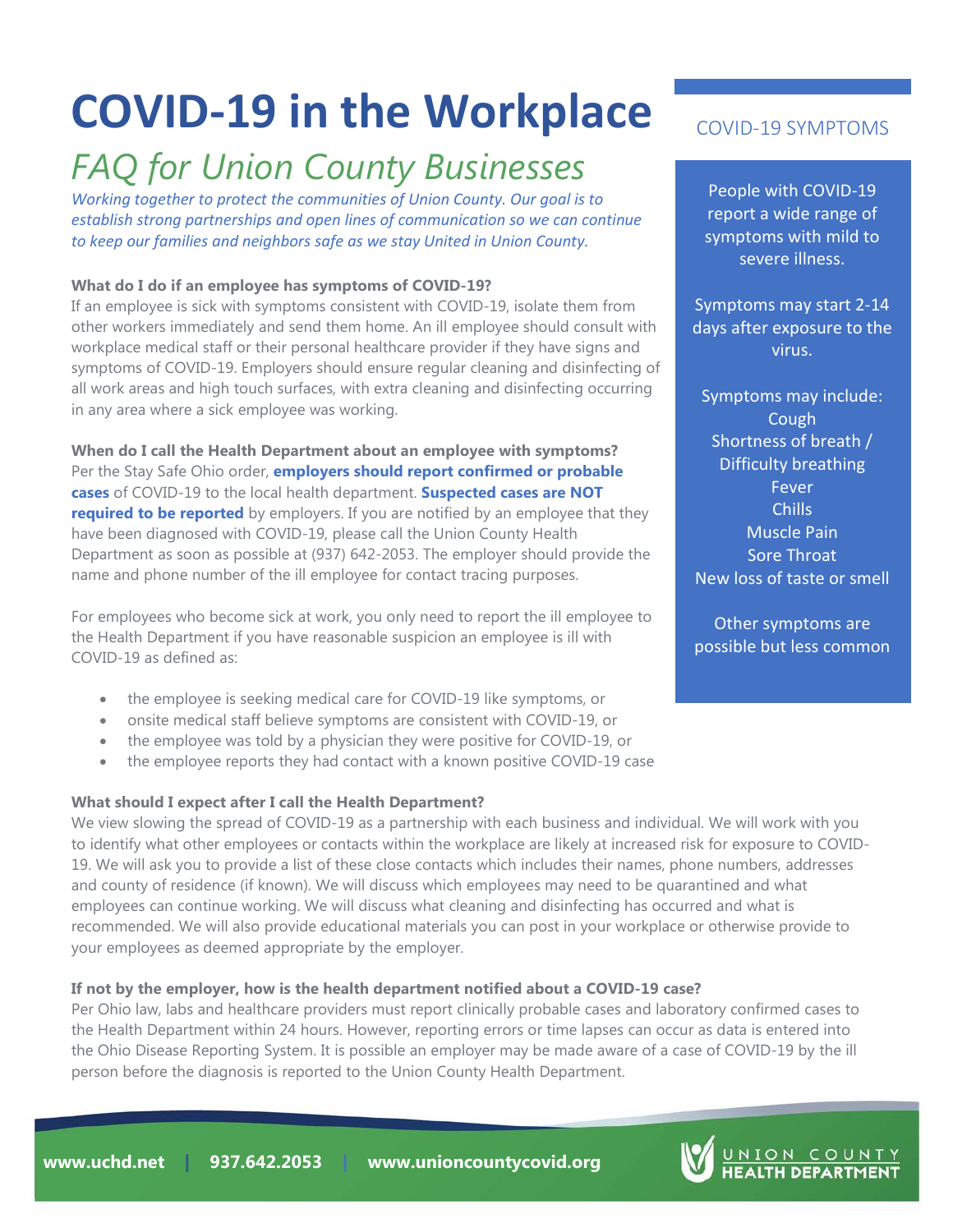#### **Will an employer be notified of positive COVID-19 cases in their workplace?**

The Union County Health Department will notify employers located within Union County if we receive a report of a clinically diagnosed probable case or lab confirmed case of COVID-19 among one of their employees. The ill employee is also asked to notify their employer as a redundant measure to ensure the employer is notified as promptly as possible.

We will NOT notify the employer if the ill employee did not have contact with the workplace while considered contagious. We will only notify the employer if there is an increased risk to the employer and fellow employees.

If the employer is located outside of Union County, the Union County Health Department will provide the information to the local health department in the jurisdiction of the employer for follow up as appropriate.

#### **Will I have to close if I have an employee or customer with COVID-19?**

Not necessarily. Cleaning, quarantine, and other factors will be considered. A business is certainly welcome to make the decision to close for the safety of their employees, customers and business as a whole. The Union County Health Department will work with each employer to complete a risk assessment and determine the breadth of quarantine needed. The business must also perform thorough cleaning and disinfecting, which may necessitate the business closing for a short period of time.

#### **If someone in my workplace has COVID-19, will all my staff be quarantined?**

Quarantine and isolation will only be used by the Health Department if there is a confirmed or probable case of COVID-19. Often, not every employee will need to be quarantined. The Health Department will work with you to complete a risk assessment to determine which employees are considered "close contacts" and thus at increased risk for exposure. Employees are considered close contacts if they have been within six feet of the ill person for a prolonged period of time. Time and proximity are looked at during the 48 hours prior to the ill person having symptoms up until the risk assessment. Employees who are considered close contacts will be quarantined at home for 14 days from last known contact with the ill person.\* All other employees can continue to work and are not required to quarantine, but should self-monitor for symptoms of COVID-19 for 14 days.

*\* If employees are critical infrastructure workers per CDC guidance, they may continue to work if considered a close contact as long the employee has no symptoms. If a critical infrastructure worker who is a close contact develops symptoms of COVID-19, they cannot report to work. If they develop symptoms while at work, they should immediately be isolated from other employees and sent home.* 

*This CDC guidance pertains to critical infrastructure workers, including personnel in 16 different sectors of work including: Federal, state, & local law enforcement; 911 call center employees; Fusion Center employees; Hazardous material responders from government and the private sector; Janitorial staff and other custodial staff; Workers – including contracted vendors – in food and agriculture, critical manufacturing, informational technology, transportation, energy and government facilities.*

# BEST PRACTICES

Take steps now to help your business quickly respond to COVID-19 in the workplace. These steps help protect workers, customers and minimize the impact on businesses.

Keep sick employees home.

Promote social distancing. Put up signs, tape off markers, eliminate gathering areas, do business by appointment.

Encourage handwashing and hand sanitizer.

Stagger staff and adjust work schedules to limit the number of staff exposed.

Limit vendors and visitors; require a self-health check.

Establish single-person work areas; install physical barriers when not possible.

Schedule frequent cleaning and disinfecting of work areas, shared equipment and spaces, and high touch surfaces like kiosks, door handles, etc.

Masks for employees unless contraindicated; recommend masks for customers.